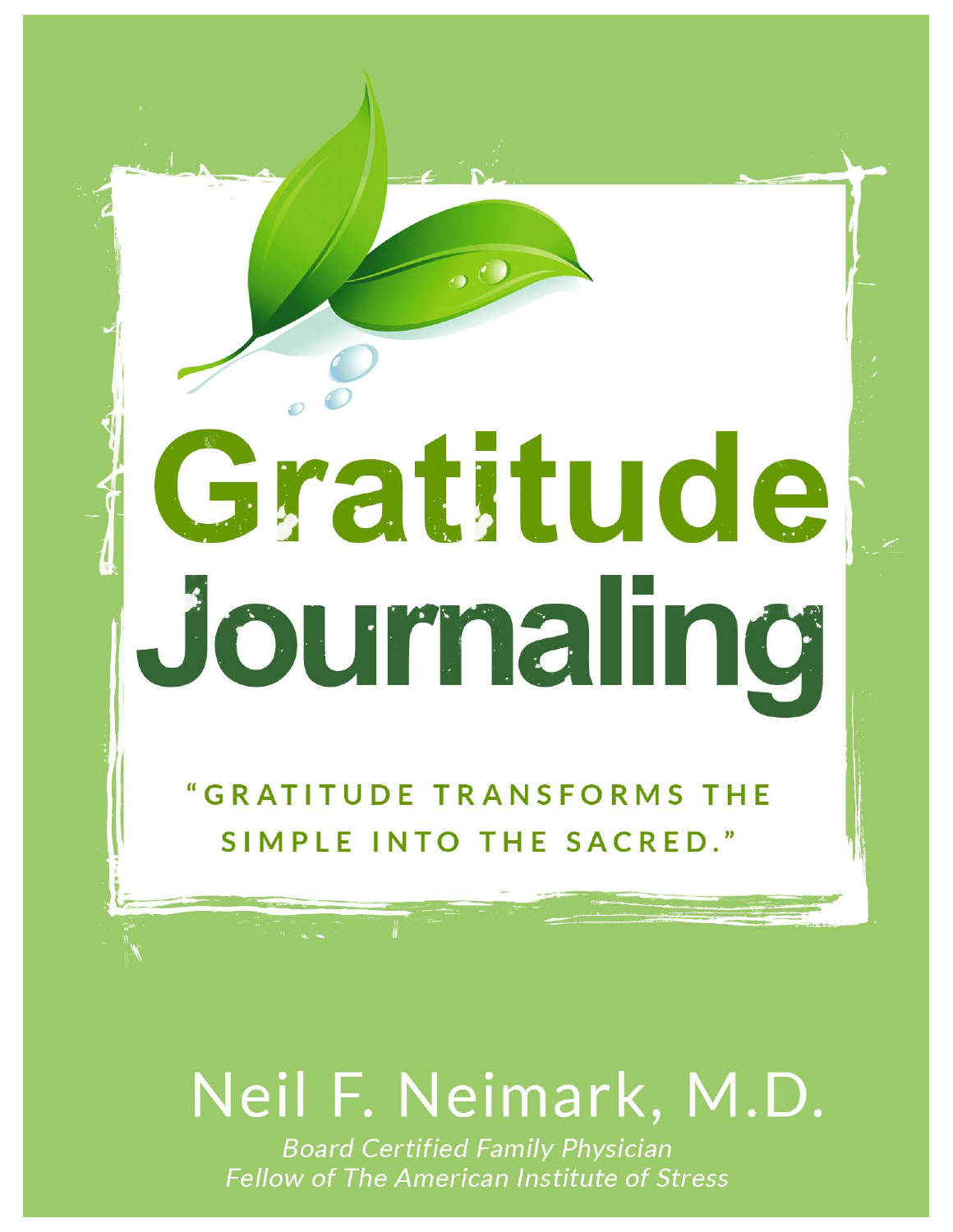*Gratitude Journaling*

Copyright January 2015 by Neil F. Neimark, M.D*.* 

 $\mathcal Y$  eeping a gratitude journal helps us change perceptions and overcome natural inclinations toward the negative in our lives. Focusing each day on that for which we are grateful strengthens and empowers our "positivity" muscle.

### *Gratitude increases as we give it away.*

Gratitude is one of those special<br>
of forces in life that increases as we give it away. Most things in life diminish as we give them up. For instance, if we have a cherry pie and give away a quarter of it, we are obviously left with less than our original whole. Gratitude, though, is different.

Gratitude is an energy of the spiritual realm, similar to the flame of a candle. As we "give away" our flame by lighting other candles, the amount of light—or gratitude—we experience increases. In fact, with our single flame we can light an unlimited number of candles, helping illuminate the world around us. The more for which we are grateful—that is, the more we "give away" our flame—the

greater the light we have to see the many wondrous miracles in our lives.

 $\curvearrowright$ 

*Once upon a time, two farmers, both poor, were walking along an old country road when they passed by their beloved Master.* 

*To the first farmer, the Master endearingly said, "Times are tough, my dear friend. How are you doing?" "Awful," replied the farmer. "The economy is bad. I barely have food for my family. And it looks like the rains will never arrive. Life is lousy."* 

*Now God happened to be eavesdropping on this conversation and thought to himself, "Lousy, eh? You think your life is lousy now. I'll show you what lousy is!"* 

*The Master then asked the second farmer, "So, my friend, how are you doing in these difficult times?" "Great, Master! Things couldn't be better. Every day brings new joy and blessings with my friends and family. I'm so grateful for the gift that each day brings, for I know, rain or shine, all will unfold as God, in his infinite greatness, knows best."* 

*The man's deep gratitude soared into the celestial spheres to resonate with the harmony of the heavenly hosts. God, hearing the farmer's gracious response, smiled with delight, "Good? You think your life is good now? I'll show you what good is!"*

(This story is adapted from *The Simple Abundance Journal of Gratitude* by Sarah Ban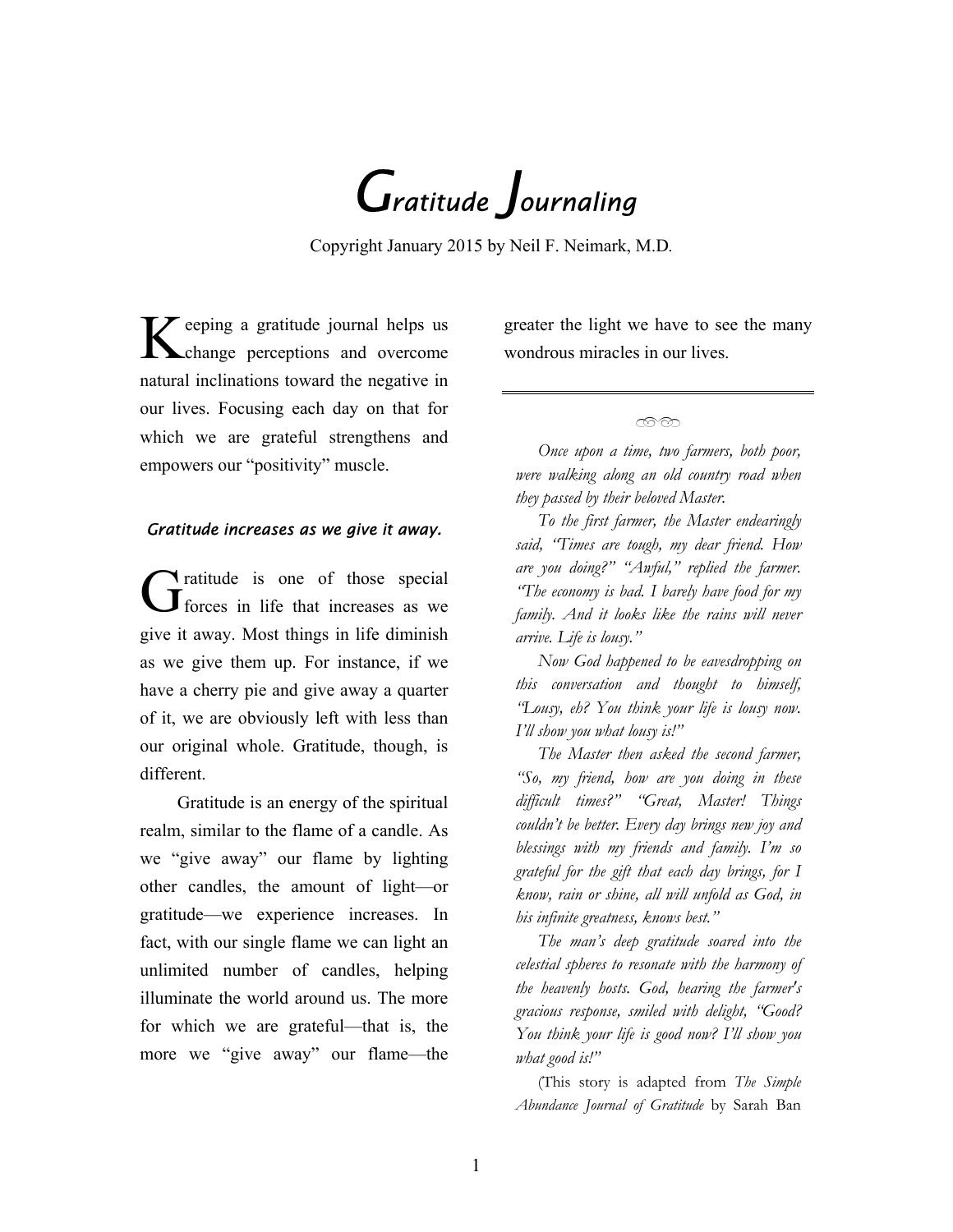Breathnach, copyright 1996, Warner Books, Inc.; the Master is an unnamed Rabbi.)

 $\widehat{\phantom{a}}$ 

## *We express our gratitude in words and deeds.*

 $\int e$  express our gratitude—light another's candle—in two ways: through words and through deeds. Gentle and encouraging words of thanks, praise or appreciation touch the heart of another, igniting their flame, enlightening their life. Charitable deeds and acts of loving kindness, through the fire of their intent, also light another's candle.

The esteemed author and Chassidic teacher Rabbi Menachem Schneerson, in his book *In The Garden of the Torah* (p. 133), teaches this Talmudic passage:

> *"A person who gives a coin to a poor person is granted six blessings; one who gratifies him is blessed elevenfold."* (Talmud: Bava Basra 9b)

What we mean by "gratifies" is giving a person a positive feeling about themselves—showing that we truly care about them as fellow human beings. Though giving charity to the poor is an admirable expression of gratitude, conveying a deep sense of appreciation and love for another displays a form of gratitude that returns even greater blessings.

We must show gratitude through both *deeds*: giving to the poor and needy, helping the elderly cross the street, visiting the sick in the hospital; and through *words*: telling others we love them, expressing our appreciation to friends and speaking kindly toward others. We may also express our gratitude to God through both deeds: following His commandments, studying his word, practicing kindness and charity toward others; and through words: praising God through prayer and meditation for all the goodness he bestows upon us.

In the Old Testament there is a ritual called the "offering of the first fruits." (Deuteronomy 26:1-11) This ritual was instituted to show gratitude for the good that God has granted us—not only material good, but also the goodness of his love and care. At the first harvest, people would gather a portion of their fruits as an offering to be made at the holy temple, making a long and arduous journey to express their thanks to God. This ritual symbolizes that gratitude is expressed not only through words of praise, but also through deeds requiring physical movement or exertion. How would our lives be if we instilled this kind of gratitude into our daily routine?

In commenting on this ritual, Rabbi Schneerson says, "Every aspect of our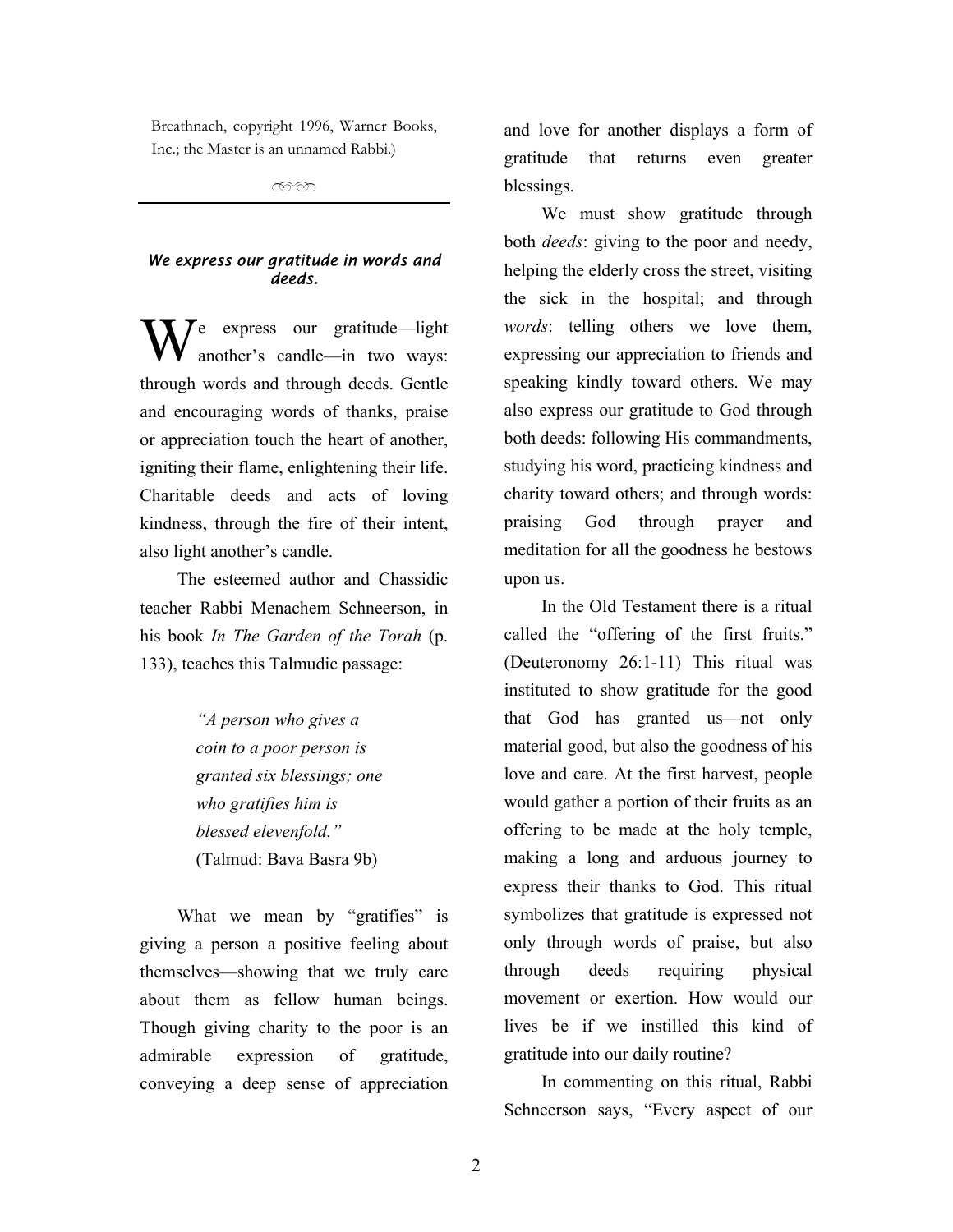lives can become an offering of first fruits, an expression of thanks to God for His goodness." He further says that "feelings of gratitude are enhanced by our prayerful, conscious meditation on the manifold blessings we enjoy."

# $\infty$

*Once upon a time, a great Master was given the opportunity to visit God in the heavenly spheres. When he arrived, he was shown a large room filled with great treasures and jewels. "What is this for?" inquired the Master. "This," replied God, "is one of my heavenly storehouses of Divine Reward. This particular one is for those who study my word in the Bible." The Master was then taken to another room, filled with even more treasures than the one before. "Who is this one for?" asked the Master. "This one," said God, "is for those who perform acts of loving kindness." Then, the Master was taken to an enormous room, overflowing with the most magnificent treasures he had ever seen. With a great sense of wonder, he inquired, "Dear God, who is this immense storehouse of Divine Reward for." "This room," God lovingly replied, "is for those who lack merit. It is free for all those who ask."* 

In commenting upon this story, the sages explain that those who base their claim to Divine Reward on their merits alone unnecessarily limit their entitlement. In truth, all our good deeds and kindnesses are insignificant in comparison to the undeserved favors God bestows upon us each and every day. When we come to God with our entreaties for undeserved gifts, we draw upon the largest storehouse of all. It is not limited by our own merits, but is dispensed according to God's beneficent will. Gratitude costs us nothing, but enriches us beyond measure.

(This story adapted from *Pirke Avot: The Wisdom of Our Fathers*, Mesorah Publications, Ltd.; the Master is Moses.)

೧೧೧೧

#### *True wealth is gratitude.*

In speaking of gratitude as an expression<br>
of the richness of life, the Sages of the Talmud ask, "Who is rich? He who is happy with what he has." (Pirke Avot 4:1)

When we consider that our appetites and needs are endless and insatiable, we realize the profound truth of equating wealth with being happy with what we have—that is, being grateful for what we have. Our desires spring from an eternal well, as deep as the thirst for life itself. If we base our happiness on what we may one day achieve, acquire, conquer, master or tame, we will never know fulfillment in the present moment. Inner peace is only available when we realize the absurdity of waiting for the next job, the next car, the next promotion or the next relationship to be happy. True wealth is gratitude. Our ability to appreciate all the gifts we have is essential for emotional and spiritual peace.

### *Make a list of all you have to be grateful for.*

 $\sum$  eeping a gratitude journal is simple. Just start listing all the things you